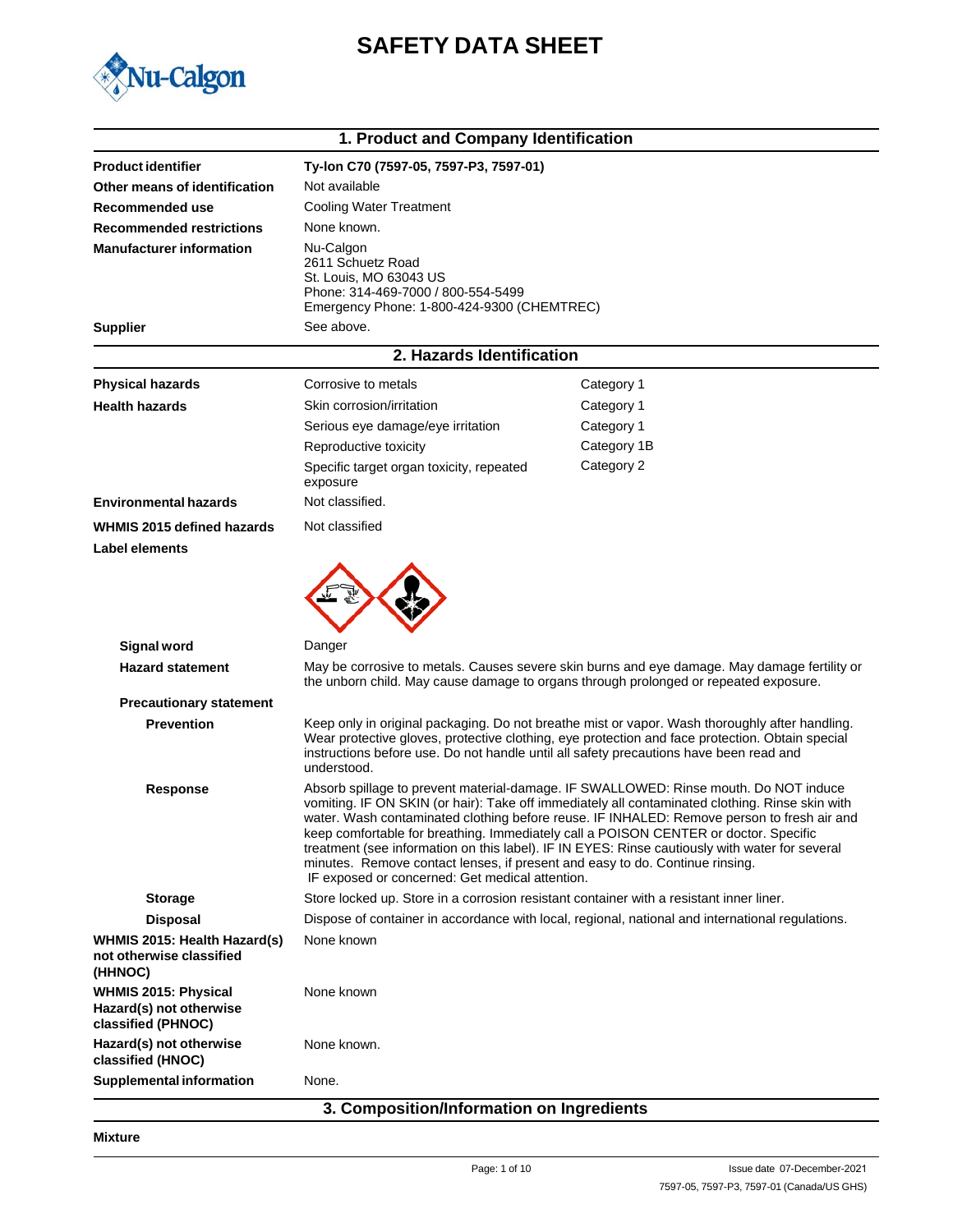| Common name and synonyms | <b>CAS number</b> | %          |
|--------------------------|-------------------|------------|
|                          | $107 - 21 - 1$    | $7 - 13*$  |
|                          | 67953-76-8        | $1 - 5^*$  |
|                          | 2235-43-0         | $1 - 5^*$  |
|                          | 1310-58-3         | $0.1 - 1*$ |
|                          |                   |            |

All concentrations are in percent by weight unless ingredient is a gas. Gas concentrations are in percent by volume.

#### **Composition comments** US GHS: The exact percentage (concentration) of composition has been withheld as a trade secret in accordance with paragraph (i) of §1910.1200. \*CANADA GHS: The exact percentage (concentration) of composition has been withheld as a trade secret.

|                                                                              | <b>4. First Aid Measures</b>                                                                                                                                                                                                                                                                                                |
|------------------------------------------------------------------------------|-----------------------------------------------------------------------------------------------------------------------------------------------------------------------------------------------------------------------------------------------------------------------------------------------------------------------------|
| <b>Inhalation</b>                                                            | IF INHALED: Remove person to fresh air and keep comfortable for breathing. Immediately call a<br>POISON CENTER or doctor.                                                                                                                                                                                                   |
| <b>Skin contact</b>                                                          | IF ON SKIN (or hair): Take off immediately all contaminated clothing. Rinse skin with water.<br>Immediately call a POISON CENTER or doctor. Specific treatment (see information on this label).<br>Wash contaminated clothing before reuse.                                                                                 |
| Eye contact                                                                  | IF IN EYES: Rinse cautiously with water for several minutes. Remove contact lenses, if present<br>and easy to do. Continue rinsing. Immediately call a POISON CENTER or doctor.                                                                                                                                             |
| Ingestion                                                                    | IF SWALLOWED: Rinse mouth. Do NOT induce vomiting. Immediately call a POISON CENTER or<br>doctor.                                                                                                                                                                                                                           |
| <b>Most important</b><br>symptoms/effects, acute and<br>delayed              | Burning pain and severe corrosive skin damage. Causes serious eye damage. Symptoms may<br>include stinging, tearing, redness, swelling, and blurred vision. Permanent eye damage including<br>blindness could result.                                                                                                       |
| Indication of immediate<br>medical attention and special<br>treatment needed | Provide general supportive measures and treat symptomatically. Keep victim under observation.<br>Symptoms may be delayed.                                                                                                                                                                                                   |
| <b>General information</b>                                                   | If you feel unwell, seek medical advice (show the label where possible). Ensure that medical<br>personnel are aware of the material(s) involved and take precautions to protect themselves. Show<br>this safety data sheet to the doctor in attendance. Avoid contact with eyes and skin. Keep out of<br>reach of children. |
|                                                                              | 5. Fire Fighting Measures                                                                                                                                                                                                                                                                                                   |
| Suitable extinguishing media                                                 | Water fog. Foam. Dry chemical powder. Carbon dioxide.                                                                                                                                                                                                                                                                       |
| Unsuitable extinguishing<br>media                                            | Do not use water jet as an extinguisher, as this will spread the fire.                                                                                                                                                                                                                                                      |
| Specific hazards arising from<br>the chemical                                | During fire, gases hazardous to health may be formed.                                                                                                                                                                                                                                                                       |
| Special protective equipment<br>and precautions for firefighters             | Self-contained breathing apparatus and full protective clothing must be worn in case of fire.                                                                                                                                                                                                                               |
| <b>Fire-fighting</b><br>equipment/instructions                               | Move containers from fire area if you can do so without risk.                                                                                                                                                                                                                                                               |
| <b>Specific methods</b>                                                      | Use standard firefighting procedures and consider the hazards of other involved materials.                                                                                                                                                                                                                                  |
| <b>Hazardous combustion</b><br>products                                      | May include and are not limited to: Oxides of carbon. Oxides of phosphorus. Oxides of nitrogen.<br>Oxides of sulfur. Metal oxides.                                                                                                                                                                                          |
|                                                                              | <b>6. Accidental Release Measures</b>                                                                                                                                                                                                                                                                                       |
| <b>Dorconal procoutions</b>                                                  | Keep unnecessary personnel quay, Keep people quay from and unwind of spillback Wear                                                                                                                                                                                                                                         |

**Personal precautions, protective equipment and emergency procedures**

Keep unnecessary personnel away. Keep people away from and upwind of spill/leak. Wear appropriate protective equipment and clothing during clean-up. Do not breathe mist or vapor. Do not touch damaged containers or spilled material unless wearing appropriate protective clothing. Ensure adequate ventilation. Local authorities should be advised if significant spillages cannot be contained. For personal protection, see section 8 of the SDS.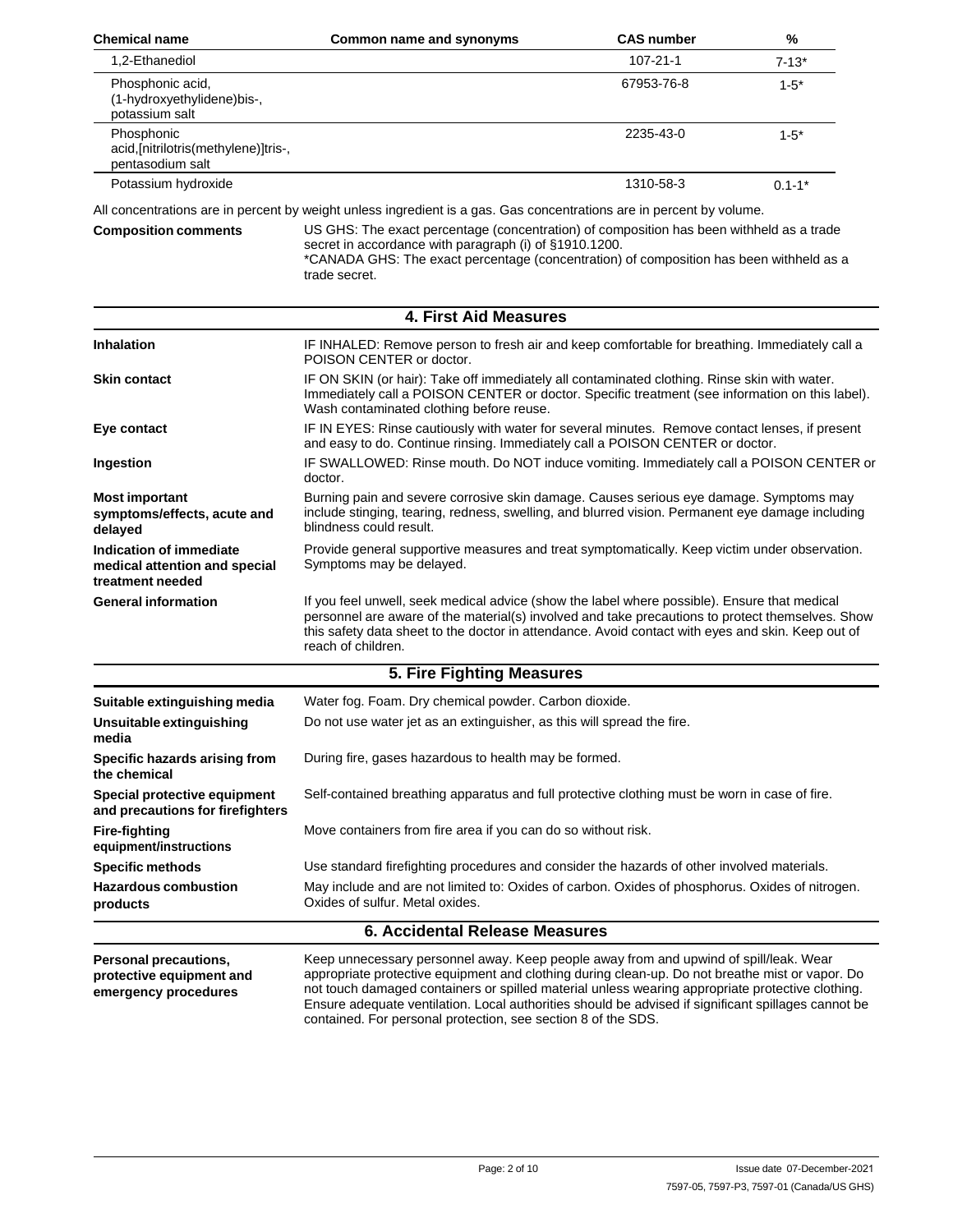| Methods and materials for                                                                                                                                                                                                                                                                                                                                                                                                                       | Prevent entry into waterways, sewer, basements or confined areas.                                                                                                                                                                                                                                                            |                      |                         |
|-------------------------------------------------------------------------------------------------------------------------------------------------------------------------------------------------------------------------------------------------------------------------------------------------------------------------------------------------------------------------------------------------------------------------------------------------|------------------------------------------------------------------------------------------------------------------------------------------------------------------------------------------------------------------------------------------------------------------------------------------------------------------------------|----------------------|-------------------------|
| containment and cleaning up<br>Large Spills: Stop the flow of material, if this is without risk. Dike the spilled material, where this is<br>possible. Cover with plastic sheet to prevent spreading. Absorb spillage to prevent material<br>damage. Use a non-combustible material like vermiculite, sand or earth to soak up the product and<br>place into a container for later disposal. Following product recovery, flush area with water. |                                                                                                                                                                                                                                                                                                                              |                      |                         |
|                                                                                                                                                                                                                                                                                                                                                                                                                                                 | Small Spills: Wipe up with absorbent material (e.g. cloth, fleece). Clean surface thoroughly to<br>remove residual contamination.                                                                                                                                                                                            |                      |                         |
| <b>Environmental precautions</b>                                                                                                                                                                                                                                                                                                                                                                                                                | Never return spills to original containers for re-use. For waste disposal, see section 13 of the SDS.<br>Avoid discharge into drains, water courses or onto the ground. Do not discharge into lakes,<br>streams, ponds or public waters.                                                                                     |                      |                         |
|                                                                                                                                                                                                                                                                                                                                                                                                                                                 | 7. Handling and Storage                                                                                                                                                                                                                                                                                                      |                      |                         |
| <b>Precautions for safe handling</b>                                                                                                                                                                                                                                                                                                                                                                                                            | Do not breathe mist or vapor. Do not get in eyes, on skin, or on clothing. When using do not eat or<br>drink. Provide adequate ventilation. Avoid prolonged exposure. Wear appropriate personal<br>protective equipment. Wash thoroughly after handling. Use good industrial hygiene practices in<br>handling this material. |                      |                         |
| <b>Conditions for safe storage,</b><br>including any incompatibilities                                                                                                                                                                                                                                                                                                                                                                          | Store locked up. Store in a cool, dry place out of direct sunlight. Store in a corrosion resistant<br>container with a resistant inner liner. Keep only in the original container. Store away from<br>incompatible materials (see Section 10 of the SDS). Keep out of reach of children.                                     |                      |                         |
|                                                                                                                                                                                                                                                                                                                                                                                                                                                 | 8. Exposure Controls/Personal Protection                                                                                                                                                                                                                                                                                     |                      |                         |
| <b>Occupational exposure limits</b>                                                                                                                                                                                                                                                                                                                                                                                                             |                                                                                                                                                                                                                                                                                                                              |                      |                         |
| <b>Components</b>                                                                                                                                                                                                                                                                                                                                                                                                                               | Canada. Alberta OELs (Occupational Health & Safety Code, Schedule 1, Table 2)<br><b>Type</b>                                                                                                                                                                                                                                 | Value                |                         |
| 1,2-Ethanediol (CAS 107-<br>$21-1)$                                                                                                                                                                                                                                                                                                                                                                                                             | Ceiling                                                                                                                                                                                                                                                                                                                      | $100$ mg/m $3$       |                         |
| Potassium hydroxide (CAS<br>1310-58-3)                                                                                                                                                                                                                                                                                                                                                                                                          | Ceiling                                                                                                                                                                                                                                                                                                                      | $2$ mg/m $3$         |                         |
| Safety Regulation 296/97, as amended)                                                                                                                                                                                                                                                                                                                                                                                                           | Canada. British Columbia OELs. (Occupational Exposure Limits for Chemical Substances, Occupational Health and                                                                                                                                                                                                                |                      |                         |
| <b>Components</b><br>1,2-Ethanediol (CAS                                                                                                                                                                                                                                                                                                                                                                                                        | <b>Type</b><br>Ceiling                                                                                                                                                                                                                                                                                                       | Value<br>100 mg/m3   | <b>Form</b><br>Aerosol. |
| $107 - 21 - 1$                                                                                                                                                                                                                                                                                                                                                                                                                                  |                                                                                                                                                                                                                                                                                                                              |                      |                         |
|                                                                                                                                                                                                                                                                                                                                                                                                                                                 |                                                                                                                                                                                                                                                                                                                              | 50 ppm               | Vapor.                  |
|                                                                                                                                                                                                                                                                                                                                                                                                                                                 | <b>STEL</b>                                                                                                                                                                                                                                                                                                                  | 20 mg/m3             | Particulate.            |
|                                                                                                                                                                                                                                                                                                                                                                                                                                                 | <b>TWA</b>                                                                                                                                                                                                                                                                                                                   | 10 mg/m3             | Particulate.            |
| Potassium hydroxide (CAS<br>1310-58-3)                                                                                                                                                                                                                                                                                                                                                                                                          | Ceiling                                                                                                                                                                                                                                                                                                                      | $2 \text{ mg/m}$ 3   |                         |
|                                                                                                                                                                                                                                                                                                                                                                                                                                                 | Canada. Manitoba OELs (Reg. 217/2006, The Workplace Safety And Health Act)                                                                                                                                                                                                                                                   |                      |                         |
| <b>Components</b>                                                                                                                                                                                                                                                                                                                                                                                                                               | <b>Type</b>                                                                                                                                                                                                                                                                                                                  | Value                | Form                    |
| 1,2-Ethanediol (CAS<br>$107 - 21 - 1$                                                                                                                                                                                                                                                                                                                                                                                                           | <b>STEL</b>                                                                                                                                                                                                                                                                                                                  | $10 \text{ mg/m}$    | Aerosol, inhalable.     |
|                                                                                                                                                                                                                                                                                                                                                                                                                                                 |                                                                                                                                                                                                                                                                                                                              | 50 ppm               | Vapor fraction          |
|                                                                                                                                                                                                                                                                                                                                                                                                                                                 | <b>TWA</b>                                                                                                                                                                                                                                                                                                                   | 25 ppm               | Vapor fraction          |
| Potassium hydroxide (CAS<br>1310-58-3)                                                                                                                                                                                                                                                                                                                                                                                                          | Ceiling                                                                                                                                                                                                                                                                                                                      | $2$ mg/m $3$         |                         |
|                                                                                                                                                                                                                                                                                                                                                                                                                                                 | Canada. Ontario OELs. (Control of Exposure to Biological or Chemical Agents)                                                                                                                                                                                                                                                 |                      |                         |
| <b>Components</b>                                                                                                                                                                                                                                                                                                                                                                                                                               | <b>Type</b>                                                                                                                                                                                                                                                                                                                  | Value                | Form                    |
| 1,2-Ethanediol (CAS 107-<br>$21-1)$                                                                                                                                                                                                                                                                                                                                                                                                             | Ceiling                                                                                                                                                                                                                                                                                                                      | $100$ mg/m $3$       | Aerosol.                |
| Potassium hydroxide (CAS<br>1310-58-3)                                                                                                                                                                                                                                                                                                                                                                                                          | Ceiling                                                                                                                                                                                                                                                                                                                      | $2$ mg/m $3$         |                         |
| <b>Components</b>                                                                                                                                                                                                                                                                                                                                                                                                                               | Canada. Quebec OELs. (Ministry of Labor - Regulation Respecting the Quality of the Work Environment)<br><b>Type</b>                                                                                                                                                                                                          | Value                | <b>Form</b>             |
| 1,2-Ethanediol (CAS                                                                                                                                                                                                                                                                                                                                                                                                                             | Ceiling                                                                                                                                                                                                                                                                                                                      | $127 \text{ mg/m}$ 3 | Vapor and mist.         |
| $107 - 21 - 1$                                                                                                                                                                                                                                                                                                                                                                                                                                  |                                                                                                                                                                                                                                                                                                                              | 50 ppm               | Vapor and mist.         |

2 mg/m3 Ceiling Page: 3 of 10 **ISSUE 2021** Issue date 07-December-2021

Potassium hydroxide (CAS

1310-58-3)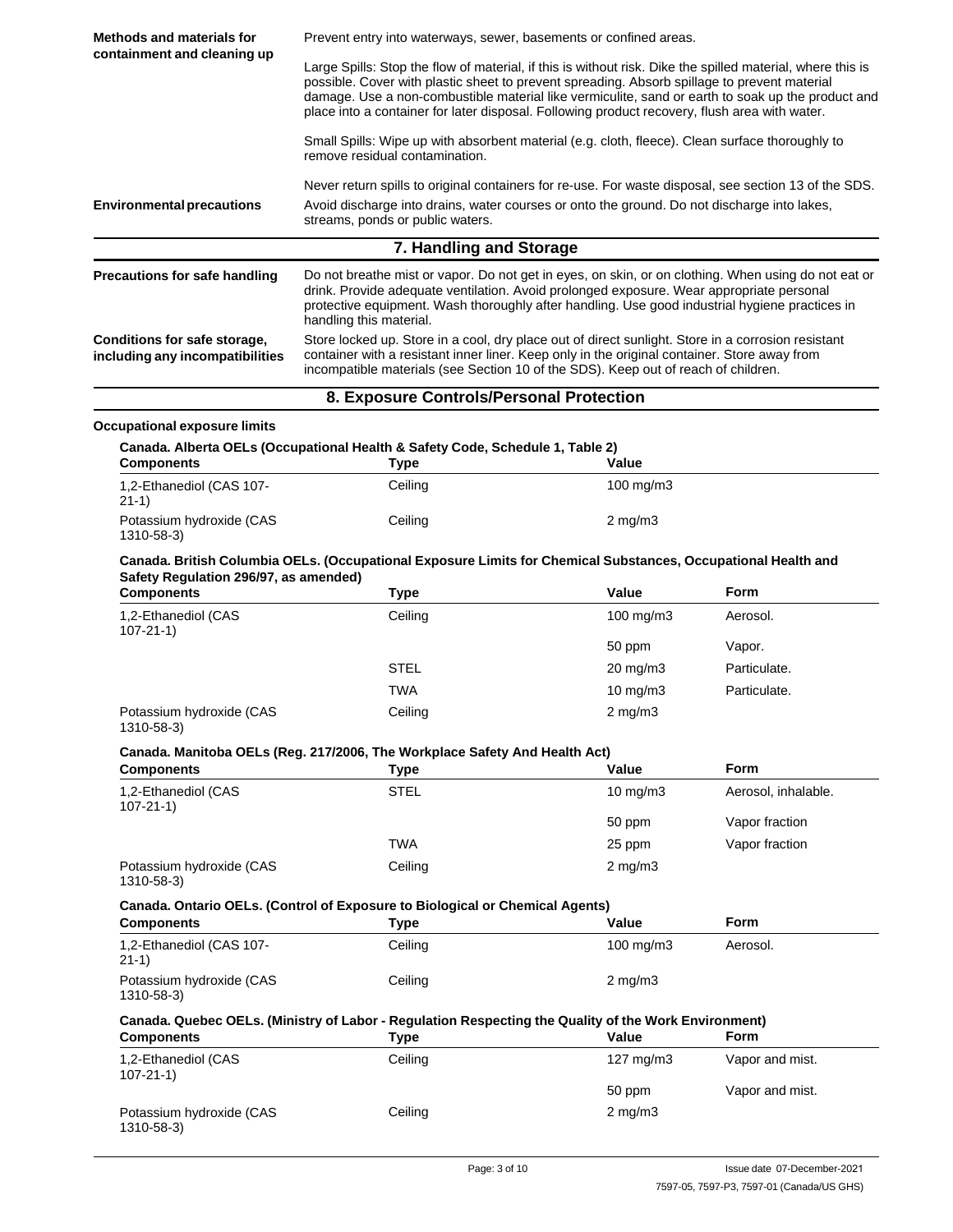| <b>Components</b>                           | <b>Type</b>                                                                                                                                                                                                                                                                                                                                                                                            | Canada. Saskatchewan OELs (Occupational Health and Safety Regulations, 1996, Table 21)<br>Value                                                                                                                                                             | Form                |
|---------------------------------------------|--------------------------------------------------------------------------------------------------------------------------------------------------------------------------------------------------------------------------------------------------------------------------------------------------------------------------------------------------------------------------------------------------------|-------------------------------------------------------------------------------------------------------------------------------------------------------------------------------------------------------------------------------------------------------------|---------------------|
| 1,2-Ethanediol (CAS<br>$107 - 21 - 1$       | Ceiling                                                                                                                                                                                                                                                                                                                                                                                                | 100 mg/m3                                                                                                                                                                                                                                                   | Aerosol.            |
| Potassium hydroxide (CAS 1310-58-<br>3)     | Ceiling                                                                                                                                                                                                                                                                                                                                                                                                | $2$ mg/m $3$                                                                                                                                                                                                                                                |                     |
| US. ACGIH Threshold Limit Values            |                                                                                                                                                                                                                                                                                                                                                                                                        |                                                                                                                                                                                                                                                             |                     |
| <b>Components</b>                           | <b>Type</b>                                                                                                                                                                                                                                                                                                                                                                                            | Value                                                                                                                                                                                                                                                       | <b>Form</b>         |
| 1,2-Ethanediol (CAS<br>$107 - 21 - 1$       | <b>STEL</b>                                                                                                                                                                                                                                                                                                                                                                                            | 10 mg/m3                                                                                                                                                                                                                                                    | Aerosol, inhalable. |
|                                             |                                                                                                                                                                                                                                                                                                                                                                                                        | 50 ppm                                                                                                                                                                                                                                                      | Vapor fraction      |
|                                             | <b>TWA</b>                                                                                                                                                                                                                                                                                                                                                                                             | 25 ppm                                                                                                                                                                                                                                                      | Vapor fraction      |
| Potassium hydroxide (CAS<br>1310-58-3)      | Ceiling                                                                                                                                                                                                                                                                                                                                                                                                | $2$ mg/m $3$                                                                                                                                                                                                                                                |                     |
| US. NIOSH: Pocket Guide to Chemical Hazards |                                                                                                                                                                                                                                                                                                                                                                                                        |                                                                                                                                                                                                                                                             |                     |
| <b>Components</b>                           | <b>Type</b>                                                                                                                                                                                                                                                                                                                                                                                            | Value                                                                                                                                                                                                                                                       |                     |
| Potassium hydroxide (CAS<br>1310-58-3)      | Ceiling                                                                                                                                                                                                                                                                                                                                                                                                | $2$ mg/m $3$                                                                                                                                                                                                                                                |                     |
| <b>Biological limit values</b>              | No biological exposure limits noted for the ingredient(s).                                                                                                                                                                                                                                                                                                                                             |                                                                                                                                                                                                                                                             |                     |
| Appropriate engineering<br>controls         | Good general ventilation (typically 10 air changes per hour) should be used. Ventilation rates<br>should be matched to conditions. If applicable, use process enclosures, local exhaust ventilation,<br>or other engineering controls to maintain airborne levels below recommended exposure limits. If<br>exposure limits have not been established, maintain airborne levels to an acceptable level. |                                                                                                                                                                                                                                                             |                     |
|                                             | Individual protection measures, such as personal protective equipment                                                                                                                                                                                                                                                                                                                                  |                                                                                                                                                                                                                                                             |                     |
| <b>Eye/face protection</b>                  | Wear safety glasses with side shields (or goggles).                                                                                                                                                                                                                                                                                                                                                    |                                                                                                                                                                                                                                                             |                     |
| <b>Skin protection</b>                      |                                                                                                                                                                                                                                                                                                                                                                                                        |                                                                                                                                                                                                                                                             |                     |
| <b>Hand protection</b>                      | Impervious gloves. Confirm with reputable supplier first.                                                                                                                                                                                                                                                                                                                                              |                                                                                                                                                                                                                                                             |                     |
| Other                                       |                                                                                                                                                                                                                                                                                                                                                                                                        | Wear appropriate chemical resistant clothing. As required by employer code.                                                                                                                                                                                 |                     |
| <b>Respiratory protection</b>               | Where exposure guideline levels may be exceeded, use an approved NIOSH respirator.<br>Respirator should be selected by and used under the direction of a trained health and safety<br>professional following requirements found in OSHA's respirator standard (29 CFR 1910.134),<br>CAN/CSA-Z94.4 and ANSI's standard for respiratory protection (Z88.2).                                              |                                                                                                                                                                                                                                                             |                     |
| <b>Thermal hazards</b>                      | Not applicable.                                                                                                                                                                                                                                                                                                                                                                                        |                                                                                                                                                                                                                                                             |                     |
| <b>General hygiene</b><br>considerations    |                                                                                                                                                                                                                                                                                                                                                                                                        | Always observe good personal hygiene measures, such as washing after handling the material<br>and before eating, drinking, and/or smoking. Routinely wash work clothing and protective<br>equipment to remove contaminants. When using do not eat or drink. |                     |

## **9. Physical and Chemical Properties**

| Appearance                                        | Clear             |
|---------------------------------------------------|-------------------|
| <b>Physical state</b>                             | Liquid.           |
| Form                                              | Liquid.           |
| Color                                             | Pale amber        |
| Odor                                              | Mild              |
| Odor threshold                                    | Not available.    |
| pH                                                | $11.5 - 12.3$     |
| Melting point/freezing point                      | 14.9 °F (-9.5 °C) |
| Initial boiling point and boiling<br>range        | Not available.    |
| Pour point                                        | Not available.    |
| <b>Specific gravity</b>                           | Not available.    |
| <b>Partition coefficient</b><br>(n-octanol/water) | Not available.    |
| <b>Flash point</b>                                | Not available.    |
| <b>Evaporation rate</b>                           | Not available.    |
| Flammability (solid, gas)                         | Not applicable.   |
| Upper/lower flammability or explosive limits      |                   |
| <b>Flammability limit - lower</b><br>$(\%)$       | Not available.    |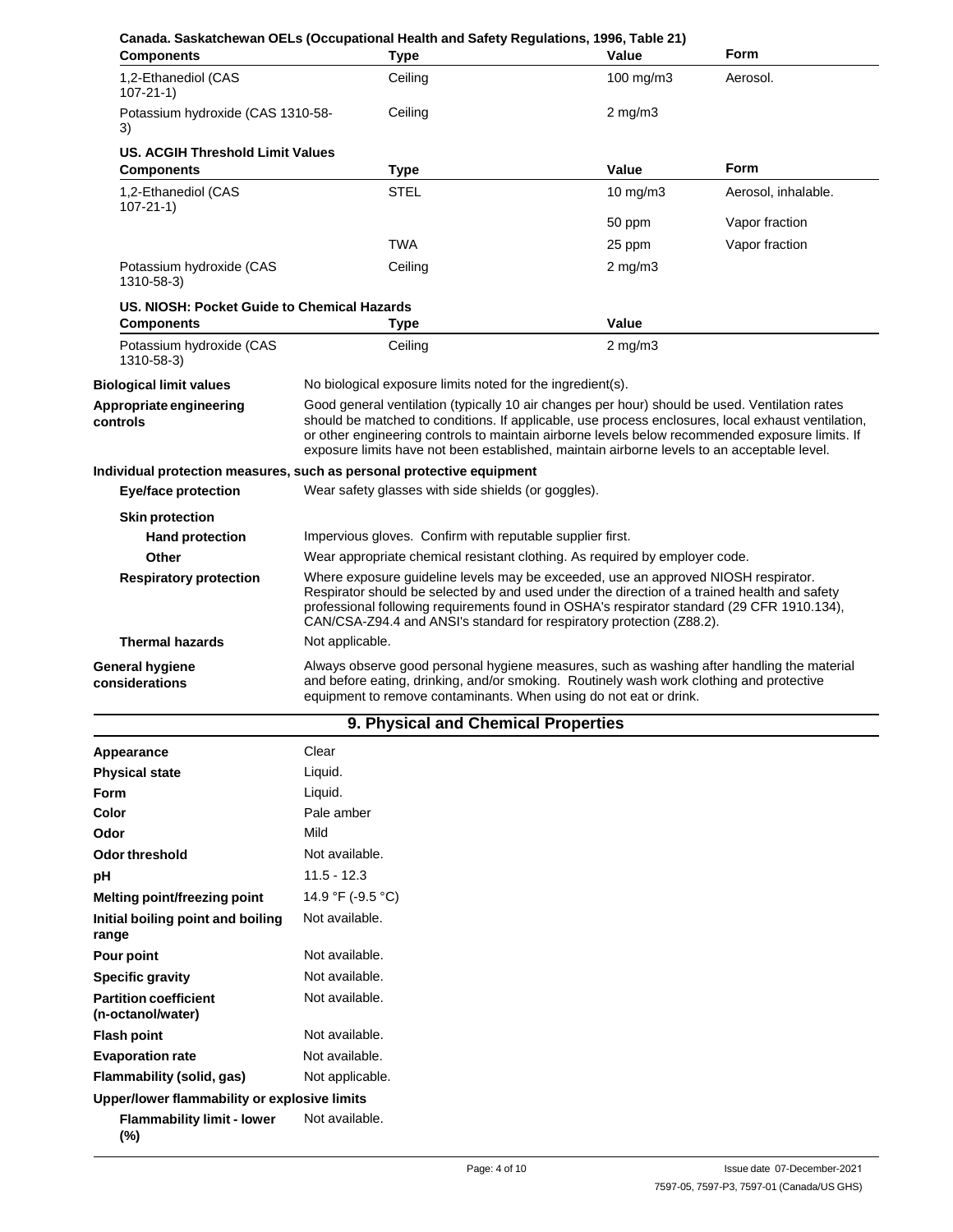| <b>Flammability limit - upper</b><br>$(\%)$                                        | Not available.                                                                                                                                                                                                        |                              |
|------------------------------------------------------------------------------------|-----------------------------------------------------------------------------------------------------------------------------------------------------------------------------------------------------------------------|------------------------------|
| Explosive limit - lower (%)                                                        | Not available.                                                                                                                                                                                                        |                              |
| Explosive limit - upper (%)                                                        | Not available.                                                                                                                                                                                                        |                              |
| Vapor pressure                                                                     | Not available.                                                                                                                                                                                                        |                              |
| Vapor density                                                                      | Not available.                                                                                                                                                                                                        |                              |
| <b>Relative density</b>                                                            | $1.090 - 1.17$                                                                                                                                                                                                        |                              |
| Solubility(ies)                                                                    | Complete                                                                                                                                                                                                              |                              |
| Auto-ignition temperature                                                          | Not available.                                                                                                                                                                                                        |                              |
| <b>Decomposition temperature</b>                                                   | Not available.                                                                                                                                                                                                        |                              |
| <b>Viscosity</b>                                                                   | Not available.                                                                                                                                                                                                        |                              |
| <b>Other information</b>                                                           |                                                                                                                                                                                                                       |                              |
| <b>Explosive properties</b>                                                        | Not explosive.                                                                                                                                                                                                        |                              |
| <b>Oxidizing properties</b>                                                        | Not oxidizing.                                                                                                                                                                                                        |                              |
|                                                                                    | 10. Stability and Reactivity                                                                                                                                                                                          |                              |
|                                                                                    |                                                                                                                                                                                                                       |                              |
| <b>Reactivity</b>                                                                  | Reacts violently with strong acids. This product may react with oxidizing agents. May be corrosive<br>to metals.                                                                                                      |                              |
| <b>Possibility of hazardous</b>                                                    | No dangerous reaction known under conditions of normal use.                                                                                                                                                           |                              |
| reactions                                                                          |                                                                                                                                                                                                                       |                              |
| <b>Chemical stability</b>                                                          | Material is stable under normal conditions.                                                                                                                                                                           |                              |
| <b>Conditions to avoid</b>                                                         | Do not mix with other chemicals.                                                                                                                                                                                      |                              |
| Incompatible materials                                                             | Acids. Strong oxidizing agents. Oxidizing agents. Metals. Maleic anhydride.                                                                                                                                           |                              |
| <b>Hazardous decomposition</b>                                                     | May include and are not limited to: Oxides of carbon. Oxides of nitrogen. Oxides of sulfur. Oxides                                                                                                                    |                              |
| products                                                                           | of phosphorus.                                                                                                                                                                                                        |                              |
|                                                                                    | 11. Toxicological Information                                                                                                                                                                                         |                              |
| <b>Routes of exposure</b>                                                          | Eye, Skin contact, Inhalation, Ingestion.                                                                                                                                                                             |                              |
| Information on likely routes of exposure                                           |                                                                                                                                                                                                                       |                              |
| Ingestion                                                                          | Causes digestive tract burns. May cause stomach distress, nausea or vomiting.                                                                                                                                         |                              |
| <b>Inhalation</b>                                                                  | May cause irritation to the respiratory system. Prolonged inhalation may be harmful.                                                                                                                                  |                              |
| <b>Skin contact</b>                                                                | Causes severe skin burns.                                                                                                                                                                                             |                              |
| Eye contact                                                                        | Causes serious eye damage.                                                                                                                                                                                            |                              |
| Symptoms related to the<br>physical, chemical and<br>toxicological characteristics | Burning pain and severe corrosive skin damage. Causes serious eye damage. Symptoms may<br>include stinging, tearing, redness, swelling, and blurred vision. Permanent eye damage including<br>blindness could result. |                              |
| Information on toxicological effects                                               |                                                                                                                                                                                                                       |                              |
| <b>Acute toxicity</b>                                                              |                                                                                                                                                                                                                       |                              |
| <b>Product</b>                                                                     | <b>Species</b>                                                                                                                                                                                                        | <b>Test Results</b>          |
| Ty-lon C70 (7597-05, 7597-P3, 7597-01) (CAS Mixture)                               |                                                                                                                                                                                                                       |                              |
| <b>Acute</b>                                                                       |                                                                                                                                                                                                                       |                              |
| Dermal                                                                             |                                                                                                                                                                                                                       |                              |
| LD <sub>50</sub>                                                                   | Mouse                                                                                                                                                                                                                 | 35000 mg/kg, estimated       |
| Inhalation                                                                         |                                                                                                                                                                                                                       |                              |
| <b>LC50</b>                                                                        | Rat                                                                                                                                                                                                                   | 27250 mg/m3, 4 hr, estimated |
|                                                                                    |                                                                                                                                                                                                                       | 25 mg/L, 6 Hours, estimated  |
| Oral                                                                               |                                                                                                                                                                                                                       |                              |
| LD50                                                                               | Cat                                                                                                                                                                                                                   | 16500 mg/kg, estimated       |
|                                                                                    | Dog                                                                                                                                                                                                                   | 55000 mg/kg, estimated       |
|                                                                                    | Guinea pig                                                                                                                                                                                                            | 66000 mg/kg, estimated       |
|                                                                                    | Human                                                                                                                                                                                                                 | 11100 mg/kg, estimated       |
|                                                                                    | Mouse                                                                                                                                                                                                                 | 146 g/kg, estimated          |
|                                                                                    | Rabbit                                                                                                                                                                                                                | 50000 mg/kg, estimated       |
|                                                                                    | Rat                                                                                                                                                                                                                   |                              |
|                                                                                    |                                                                                                                                                                                                                       | 332 ml/kg, estimated         |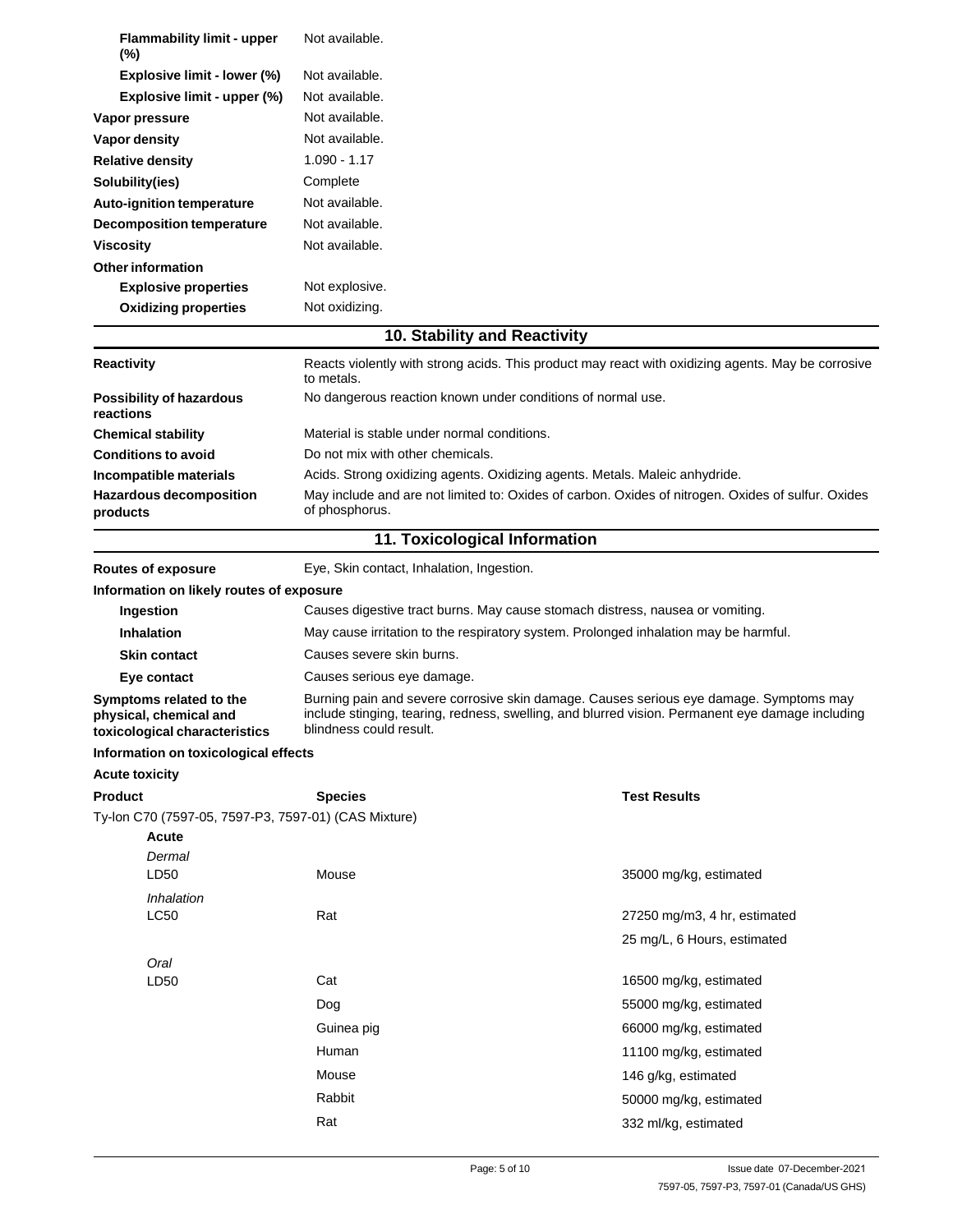| <b>Components</b> |                                     | <b>Species</b>                                                                   | <b>Test Results</b>            |
|-------------------|-------------------------------------|----------------------------------------------------------------------------------|--------------------------------|
|                   | 1,2-Ethanediol (CAS 107-21-1)       |                                                                                  |                                |
|                   | <b>Acute</b>                        |                                                                                  |                                |
|                   | Dermal                              |                                                                                  |                                |
|                   | LD50                                | Mouse                                                                            | > 3500 mg/kg, ECHA             |
|                   |                                     | Rabbit                                                                           | 9530 mg/kg, HSDB               |
|                   | Inhalation<br><b>LC50</b>           | Rat                                                                              | > 2.5 mg/L, 6 Hours, ECHA      |
|                   |                                     |                                                                                  | 2725 mg/m3, 4 hr, HSDB         |
|                   |                                     |                                                                                  |                                |
|                   | Oral<br>LD50                        | Cat                                                                              | 1670 mg/kg, CCID - New Zealand |
|                   |                                     |                                                                                  | 1650 mg/kg, HSDB               |
|                   |                                     |                                                                                  | > 8.8 g/kg, HSDB               |
|                   |                                     | Dog                                                                              |                                |
|                   |                                     |                                                                                  | 5500 mg/kg, HSDB               |
|                   |                                     | Guinea pig                                                                       | 6600 mg/kg, CCOHS              |
|                   |                                     |                                                                                  | 8.2 g/kg, HSDB                 |
|                   |                                     | Human                                                                            | 1110 - 1665 mg/kg, HSDB        |
|                   |                                     | Mouse                                                                            | 14.6 g/kg, HSDB                |
|                   |                                     | Rabbit                                                                           | 5000 mg/kg, CCOHS              |
|                   |                                     | Rat                                                                              | > 10000 mg/kg, ECHA            |
|                   |                                     |                                                                                  | 7712 mg/kg, ECHA               |
|                   |                                     |                                                                                  | 5.9 g/kg, HSDB                 |
|                   |                                     | Phosphonic acid, (1-hydroxyethylidene) bis-, potassium salt (CAS 67953-76-8)     |                                |
|                   | <b>Acute</b>                        |                                                                                  |                                |
|                   | Dermal                              |                                                                                  |                                |
|                   | LD50                                | Not available                                                                    |                                |
|                   |                                     | Rabbit                                                                           | > 5000 mg/kg, 24 Hours, ECHA   |
|                   | Inhalation                          |                                                                                  |                                |
|                   | <b>LC50</b>                         | Not available                                                                    |                                |
|                   | Oral                                |                                                                                  |                                |
|                   | LD50                                | Rat                                                                              | 2850 mg/kg, ECHA               |
|                   | <b>Acute</b>                        | Phosphonic acid, [nitrilotris(methylene)]tris-, pentasodium salt (CAS 2235-43-0) |                                |
|                   | Dermal                              |                                                                                  |                                |
|                   | LD50                                | Rabbit                                                                           | > 15800 mg/kg, RTECS           |
|                   | Inhalation                          |                                                                                  |                                |
|                   | <b>LC50</b>                         | Not available                                                                    |                                |
|                   | Oral                                |                                                                                  |                                |
|                   | LD50                                | <b>Duck</b>                                                                      | > 2510 mg/kg, RTECS            |
|                   |                                     | Quail                                                                            | > 2510 mg/kg, RTECS            |
|                   |                                     | Rat                                                                              | 17800 mg/kg, RTECS             |
|                   | Potassium hydroxide (CAS 1310-58-3) |                                                                                  |                                |
|                   | Acute                               |                                                                                  |                                |
|                   | Dermal                              |                                                                                  |                                |
|                   | LD50                                | Not available                                                                    |                                |
|                   | Inhalation<br><b>LC50</b>           | Not available                                                                    |                                |
|                   | Oral                                |                                                                                  |                                |
|                   | LD50                                | Rat                                                                              | 388 mg/kg, ECHA                |
|                   |                                     |                                                                                  | 365 mg/kg, ECHA                |
|                   |                                     |                                                                                  | 333 mg/kg, ECHA                |
|                   |                                     |                                                                                  | 273 mg/kg                      |
|                   |                                     |                                                                                  |                                |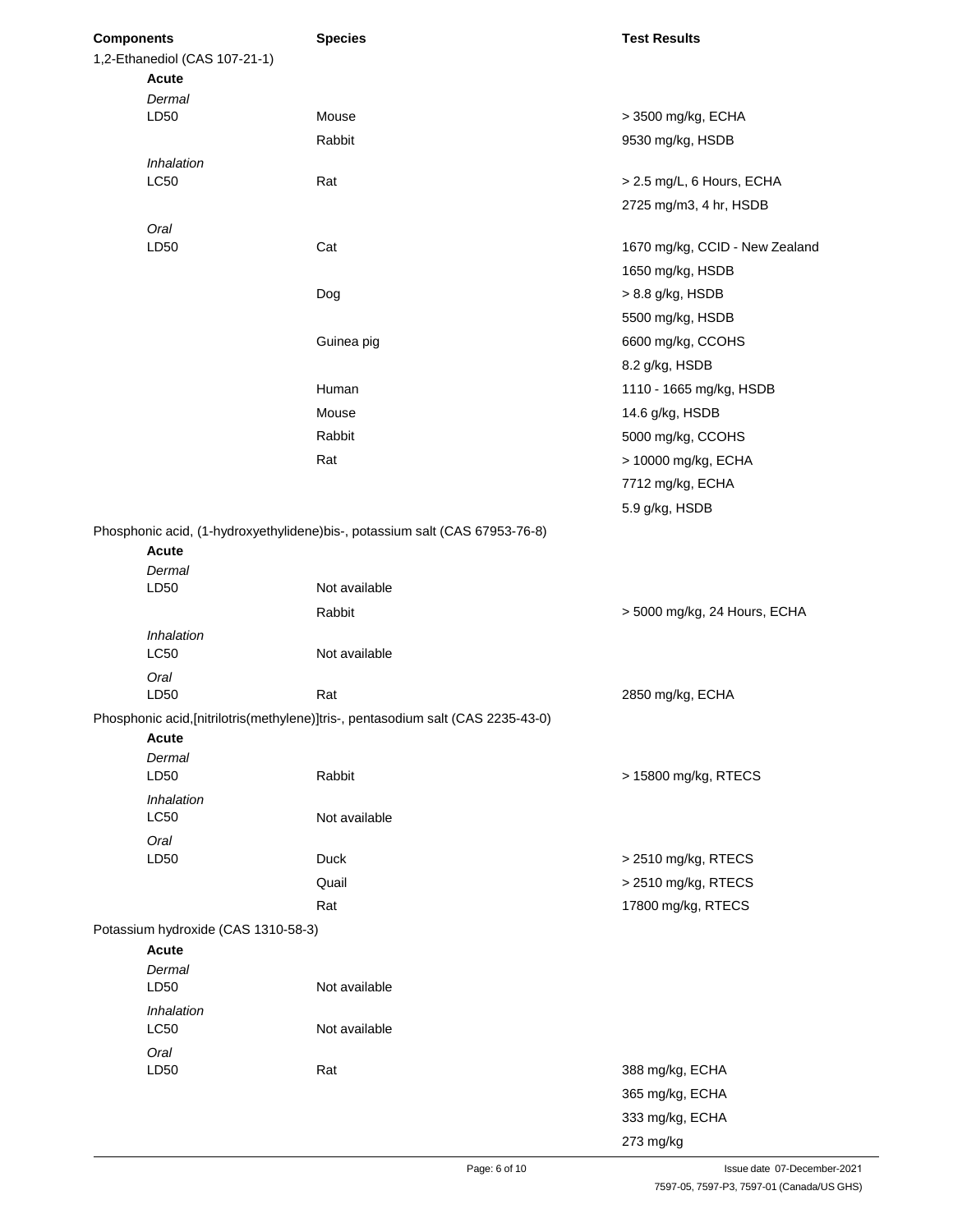| Skin corrosion/irritation                                            |                               | Causes severe skin burns and eye damage.                                                 |                                                                                                                                                                                            |
|----------------------------------------------------------------------|-------------------------------|------------------------------------------------------------------------------------------|--------------------------------------------------------------------------------------------------------------------------------------------------------------------------------------------|
| <b>Exposure minutes</b>                                              | Not available.                |                                                                                          |                                                                                                                                                                                            |
| Erythema value                                                       | Not available.                |                                                                                          |                                                                                                                                                                                            |
| Oedema value                                                         | Not available.                |                                                                                          |                                                                                                                                                                                            |
| Serious eye damage/eye<br>irritation                                 |                               | Causes serious eye damage.                                                               |                                                                                                                                                                                            |
| <b>Corneal opacity value</b>                                         | Not available.                |                                                                                          |                                                                                                                                                                                            |
| Iris lesion value                                                    | Not available.                |                                                                                          |                                                                                                                                                                                            |
| <b>Conjunctival reddening</b><br>value                               | Not available.                |                                                                                          |                                                                                                                                                                                            |
| Conjunctival oedema value                                            | Not available.                |                                                                                          |                                                                                                                                                                                            |
| <b>Recover days</b>                                                  | Not available.                |                                                                                          |                                                                                                                                                                                            |
| Respiratory or skin sensitization                                    |                               |                                                                                          |                                                                                                                                                                                            |
| Canada - Alberta OELs: Irritant                                      |                               |                                                                                          |                                                                                                                                                                                            |
| 1,2-Ethanediol (CAS 107-21-1)<br>Potassium hydroxide (CAS 1310-58-3) |                               | Irritant<br>Irritant                                                                     |                                                                                                                                                                                            |
| <b>Respiratory sensitization</b>                                     | Not a respiratory sensitizer. |                                                                                          |                                                                                                                                                                                            |
| <b>Skin sensitization</b>                                            |                               | This product is not expected to cause skin sensitization.                                |                                                                                                                                                                                            |
| <b>Mutagenicity</b>                                                  | mutagenic or genotoxic.       |                                                                                          | No data available to indicate product or any components present at greater than 0.1% are                                                                                                   |
| Carcinogenicity                                                      | See below.                    |                                                                                          |                                                                                                                                                                                            |
|                                                                      |                               | US. OSHA Specifically Regulated Substances (29 CFR 1910.1001-1050)                       |                                                                                                                                                                                            |
| Not listed.                                                          |                               |                                                                                          |                                                                                                                                                                                            |
| <b>Reproductive toxicity</b>                                         |                               | May damage fertility or the unborn child.                                                |                                                                                                                                                                                            |
| <b>Teratogenicity</b>                                                | Not available.                |                                                                                          |                                                                                                                                                                                            |
| Specific target organ toxicity -<br>single exposure                  | Not classified.               |                                                                                          |                                                                                                                                                                                            |
| Specific target organ toxicity -<br>repeated exposure                |                               | May cause damage to organs through prolonged or repeated exposure.                       |                                                                                                                                                                                            |
| <b>Aspiration hazard</b>                                             | Not an aspiration hazard.     |                                                                                          |                                                                                                                                                                                            |
| <b>Chronic effects</b>                                               |                               | Prolonged inhalation may be harmful.                                                     |                                                                                                                                                                                            |
|                                                                      |                               | 12. Ecological Information                                                               |                                                                                                                                                                                            |
| <b>Ecotoxicity</b>                                                   | See below                     |                                                                                          |                                                                                                                                                                                            |
| Ecotoxicological data                                                |                               |                                                                                          |                                                                                                                                                                                            |
| <b>Components</b>                                                    |                               | <b>Species</b>                                                                           | Test Results                                                                                                                                                                               |
| 1,2-Ethanediol (CAS 107-21-1)                                        |                               |                                                                                          |                                                                                                                                                                                            |
| Crustacea                                                            | EC50                          | Daphnia                                                                                  | 46300 mg/L, 48 Hours                                                                                                                                                                       |
| Aquatic                                                              |                               |                                                                                          |                                                                                                                                                                                            |
| Fish                                                                 | LC50                          | Fathead minnow (Pimephales promelas) 8050 mg/L, 96 hours                                 |                                                                                                                                                                                            |
| Potassium hydroxide (CAS 1310-58-3)                                  |                               |                                                                                          |                                                                                                                                                                                            |
| <b>Aquatic</b>                                                       |                               |                                                                                          |                                                                                                                                                                                            |
| Fish                                                                 | LC50                          | Western mosquitofish (Gambusia affinis) 80 mg/L, 96 hours                                |                                                                                                                                                                                            |
| Persistence and degradability                                        |                               | No data is available on the degradability of this product.                               |                                                                                                                                                                                            |
| <b>Bioaccumulative potential</b>                                     | No data available.            |                                                                                          |                                                                                                                                                                                            |
| <b>Mobility in soil</b>                                              | No data available.            |                                                                                          |                                                                                                                                                                                            |
| <b>Mobility in general</b>                                           | Not available.                |                                                                                          |                                                                                                                                                                                            |
| Other adverse effects                                                |                               |                                                                                          | No other adverse environmental effects (e.g. ozone depletion, photochemical ozone creation<br>potential, endocrine disruption, global warming potential) are expected from this component. |
|                                                                      |                               | 13. Disposal Considerations                                                              |                                                                                                                                                                                            |
| <b>Disposal instructions</b>                                         |                               | contents/container in accordance with local/regional/national/international regulations. | Collect and reclaim or dispose in sealed containers at licensed waste disposal site. Dispose of                                                                                            |
| Local disposal regulations                                           |                               | Dispose in accordance with all applicable regulations.                                   |                                                                                                                                                                                            |
| Hazardous waste code                                                 | disposal company.             | D002: Waste Corrosive material $[PH \le 2$ or $= >12.5$ , or corrosive to steel          | The waste code should be assigned in discussion between the user, the producer and the waste                                                                                               |
|                                                                      |                               | Page: 7 of 10                                                                            | Issue date 07-December-2021                                                                                                                                                                |

 $\overline{\phantom{0}}$  $\overline{\phantom{0}}$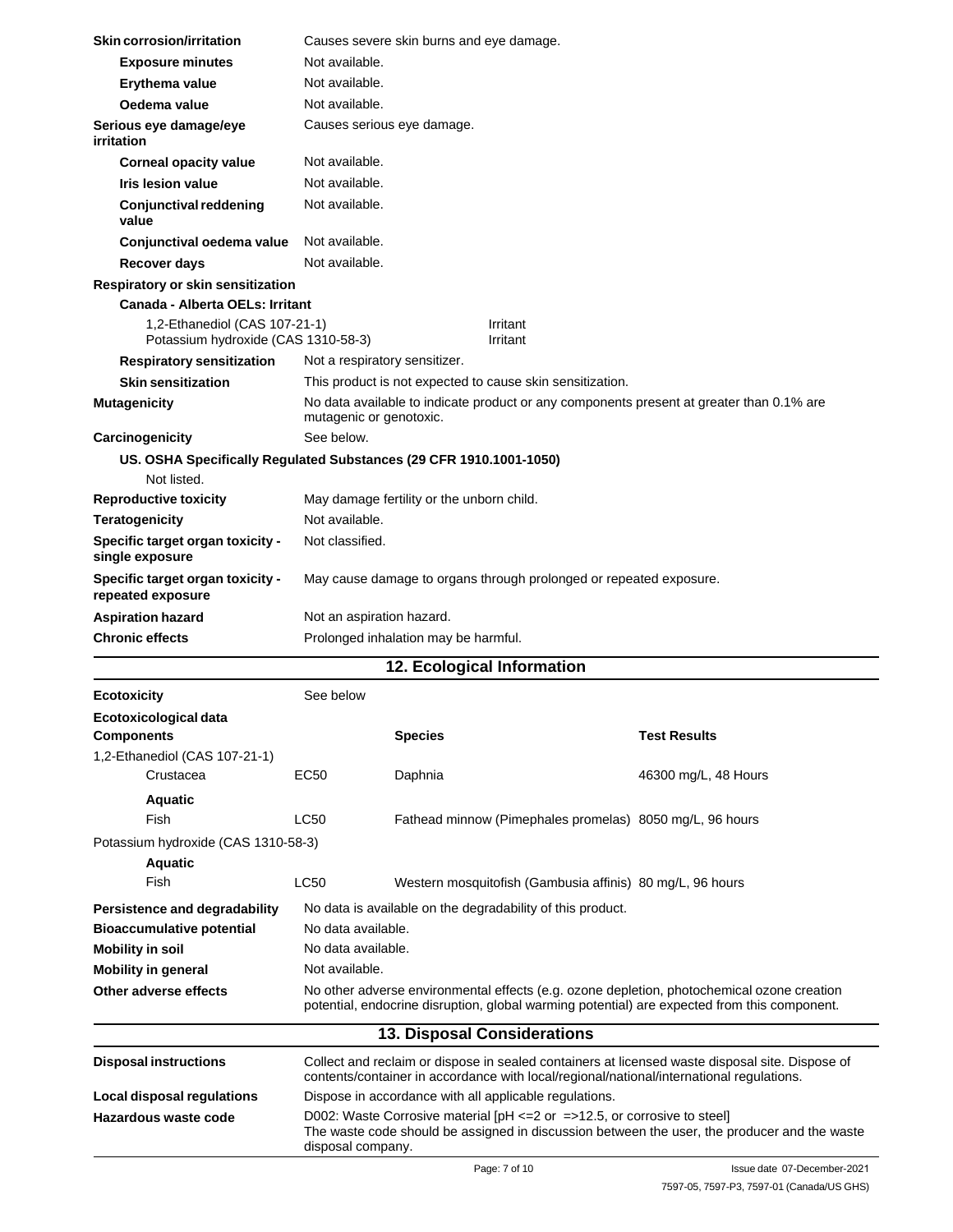| Waste from residues / unused<br>products                             | Dispose of in accordance with local regulations. Empty containers or liners may retain some<br>product residues. This material and its container must be disposed of in a safe manner (see:<br>Disposal instructions).       |
|----------------------------------------------------------------------|------------------------------------------------------------------------------------------------------------------------------------------------------------------------------------------------------------------------------|
| <b>Contaminated packaging</b>                                        | Since emptied containers may retain product residue, follow label warnings even after container is<br>emptied. Empty containers should be taken to an approved waste handling site for recycling or<br>disposal.             |
|                                                                      | 14. Transport Information                                                                                                                                                                                                    |
| <b>Transport of Dangerous Goods</b><br>(TDG) Proof of Classification | Classification Method: Classified as per Part 2, Sections $2.1 - 2.8$ of the Transportation of<br>Dangerous Goods Regulations. If applicable, the technical name and the classification of the<br>product will appear below. |
| U.S. Department of Transportation (DOT)                              |                                                                                                                                                                                                                              |
| <b>Basic shipping requirements:</b>                                  |                                                                                                                                                                                                                              |
| <b>UN number</b>                                                     | <b>UN3266</b>                                                                                                                                                                                                                |
| Proper shipping name                                                 | Corrosive liquid, basic, inorganic, n.o.s.                                                                                                                                                                                   |
| <b>Technical name</b>                                                | Potassium hydroxide                                                                                                                                                                                                          |
| <b>Hazard class</b>                                                  | 8                                                                                                                                                                                                                            |
| <b>Packing group</b><br><b>Special provisions</b>                    | Ш<br>386, B2, IB2, T11, TP2, TP27                                                                                                                                                                                            |
| <b>Packaging exceptions</b>                                          | 154                                                                                                                                                                                                                          |
| Packaging non bulk                                                   | 202                                                                                                                                                                                                                          |
| Packaging bulk                                                       | 242                                                                                                                                                                                                                          |
| <b>Transportation of Dangerous Goods (TDG - Canada)</b>              |                                                                                                                                                                                                                              |
| <b>Basic shipping requirements:</b>                                  |                                                                                                                                                                                                                              |
| <b>UN number</b>                                                     | <b>UN3266</b>                                                                                                                                                                                                                |
| Proper shipping name                                                 | CORROSIVE LIQUID, BASIC, INORGANIC, N.O.S.                                                                                                                                                                                   |
| <b>Technical name</b>                                                | Potassium hydroxide                                                                                                                                                                                                          |
| <b>Hazard class</b>                                                  | 8                                                                                                                                                                                                                            |
| <b>Packing group</b>                                                 | Ш                                                                                                                                                                                                                            |
| <b>Special provisions</b>                                            | 16                                                                                                                                                                                                                           |
| <b>DOT</b><br>Corrosive                                              |                                                                                                                                                                                                                              |
| TDG                                                                  |                                                                                                                                                                                                                              |
|                                                                      |                                                                                                                                                                                                                              |
|                                                                      | 15. Regulatory Information                                                                                                                                                                                                   |
| <b>Canadian federal regulations</b>                                  | This product has been classified in accordance with the hazard criteria of the HPR and the SDS<br>contains all the information required by the HPR.                                                                          |
|                                                                      | Canada Priority Substances List (Second List): Listed substance                                                                                                                                                              |

1,2-Ethanediol (CAS 107-21-1) **Export Control List (CEPA 1999, Schedule 3)** Not listed. **Greenhouse Gases** Not listed. **Precursor Control Regulations** Not regulated. Listed. **WHMIS 2015 Exemptions** Not applicable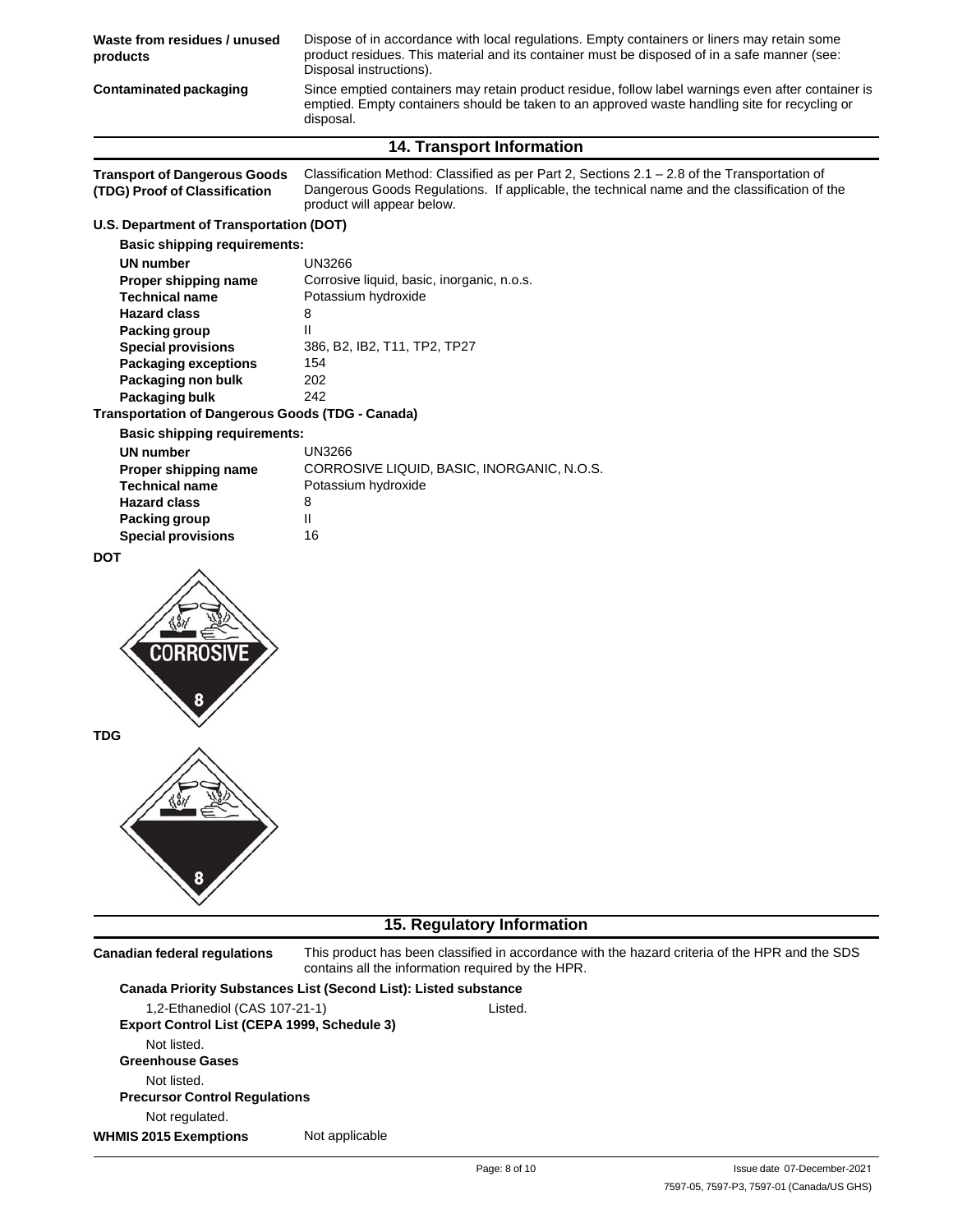**TSCA Section 12(b) Export Notification (40 CFR 707, Subpt. D)** All chemicals used are on the TSCA inventory. **CERCLA Hazardous Substance List (40 CFR 302.4)** 1,2-Ethanediol (CAS 107-21-1) Potassium hydroxide (CAS 1310-58-3) Listed. Listed. **US. OSHA Specifically Regulated Substances (29 CFR 1910.1001-1050)** Not listed. **Superfund Amendments and Reauthorization Act of 1986 (SARA) Hazard categories** Immediate Hazard - Yes Delayed Hazard - Yes Fire Hazard - No Pressure Hazard - No Reactivity Hazard - No **SARA 302 Extremely** No **hazardous substance SARA 311/312 Hazardous chemical SARA 313 (TRI reporting)** No **Chemicalname CASnumber %bywt.** 1,2-Ethanediol **Other federal regulations** 107-21-1 7-13\* **Clean Air Act (CAA) Section 112 Hazardous Air Pollutants (HAPs) List** 1,2-Ethanediol (CAS 107-21-1) **Clean Air Act (CAA) Section 112(r) Accidental Release Prevention (40 CFR 68.130)** Not regulated. **US state regulations** See below **US - California Hazardous Substances (Director's): Listed substance** 1,2-Ethanediol (CAS 107-21-1) Potassium hydroxide (CAS 1310-58-3) **US - Illinois Chemical Safety Act: Listed substance** 1,2-Ethanediol (CAS 107-21-1) Potassium hydroxide (CAS 1310-58-3) **US - Louisiana Spill Reporting: Listed substance** 1,2-Ethanediol (CAS 107-21-1) Potassium hydroxide (CAS 1310-58-3) **US - Minnesota Haz Subs: Listed substance** 1,2-Ethanediol (CAS 107-21-1) Potassium hydroxide (CAS 1310-58-3) **US - New Jersey RTK - Substances: Listed substance** 1,2-Ethanediol (CAS 107-21-1) Potassium hydroxide (CAS 1310-58-3) Listed. Listed. Listed. Listed. Listed. Listed. **US - Texas Effects Screening Levels: Listed substance** 1,2-Ethanediol (CAS 107-21-1) Phosphonic acid,[nitrilotris(methylene)]tris-, pentasodium salt (CAS 2235-43-0) Potassium hydroxide (CAS 1310-58-3) Listed. Listed. Listed. **US - Washington Chemical of High Concern to Children: Listed substance** 1,2-Ethanediol (CAS 107-21-1) **US. Massachusetts RTK - Substance List** 1,2-Ethanediol (CAS 107-21-1) Potassium hydroxide (CAS 1310-58-3) **US. New Jersey Worker and Community Right-to-Know Act** 1,2-Ethanediol (CAS 107-21-1) **US. Pennsylvania Worker and Community Right-to-Know Law** 1,2-Ethanediol (CAS 107-21-1) Potassium hydroxide (CAS 1310-58-3) **US. Rhode Island RTK** 1,2-Ethanediol (CAS 107-21-1)